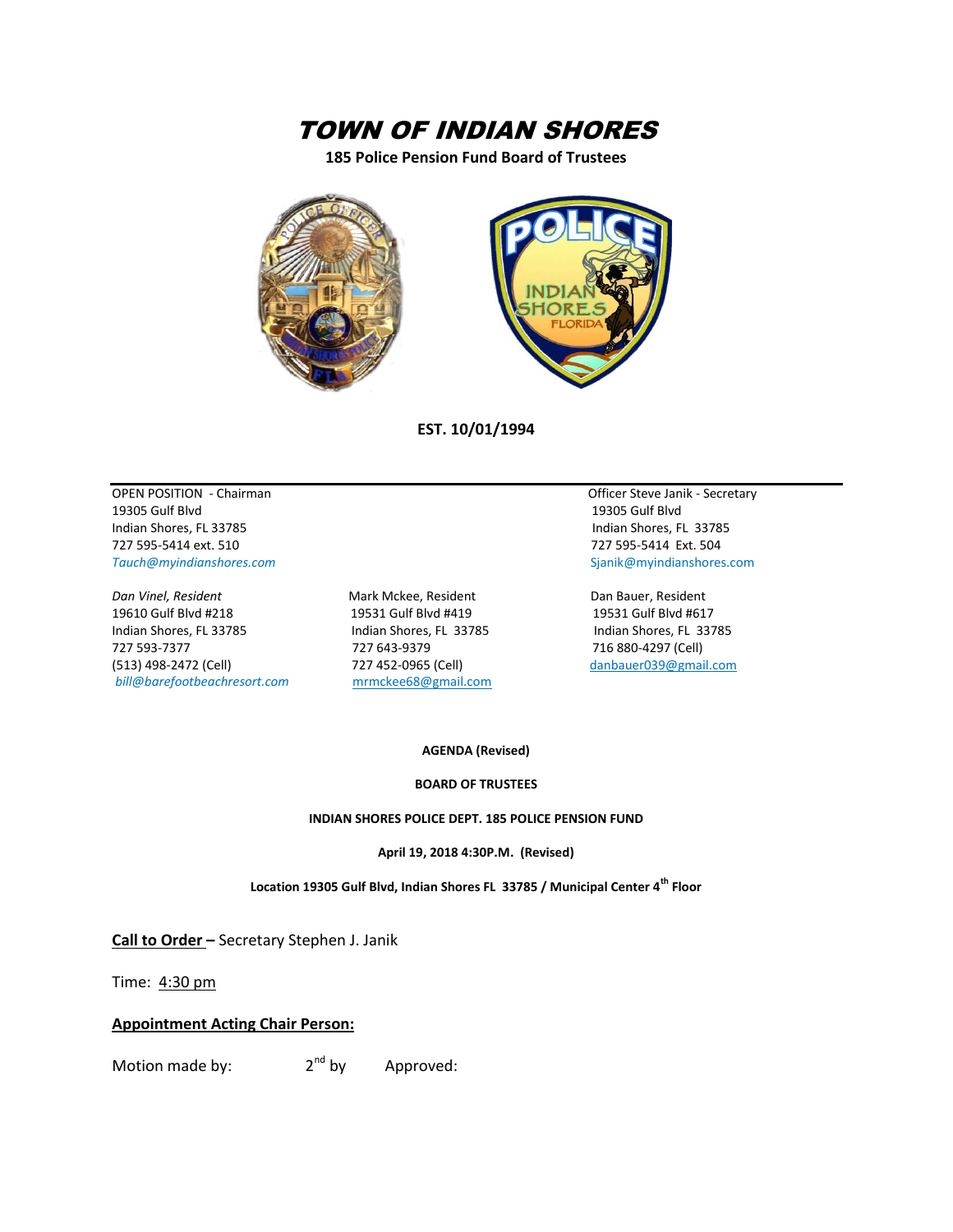### **Board of Trustees Roll Call:** Secretary Stephen J. Janik

### **Approval of Meeting Agenda:** Board of Trustees

Motion made by:  $2^{nd}$  by  $4$  Approved:

### **Comments from the Public on any Agenda Items:** (3 minutes maximum)

**Approval of Prior Meeting's Minutes:** Board of Trustees – January 2018

Motion made by:  $2^{nd}$  by Approved:

**Presentations for Plan Administrator position:** Presentations are as follows:

Charles H. Bray Foster & Foster The Pension Resource Center

**Old Business Discussion:** New members into the Pension Plan include Officer Natasha Hindman worked with St. Petersburg Police Department, Officer Justin Guillory worked with Gulfport Police Department, and Officer Matt Ehrhart worked with Florida Highway Patrol. Secretary Stephen J. Janik attended the Annual Pension Trustee conference in Orlando Florida. Board Approval re-elect Officer Janik to a new term as Board Secretary.

**New Business Discussion:** A new member has joined the agency full-time in 2018, and is a new member of the pension. The new member is listed as follows:

Captain Raymond Decunto – Is retired from the Pinellas County Sheriff's Office of approximately 24 years of service. Captain Decunto was originally hired to be in charge of Training. Captain Decunto is a Full-Time employee, and he will be in charge of Patrol Operations/Training.

In other news Officer Tony Auch resigned from the Police Department on March 30, 2018. Officer Auch has filed for pay out of his pension in the amount of \$2,559.94. Major Emily Smoak resigned from the Police Department on March 30, 2018 and has not filed for pay out from the pension plan.

Indian Shores Police Department rank/file chart.

Annual Trustee Training/Education to be held at the Town of Indian Shores.The training to be conducted at the Town of Indian Shores conference room.